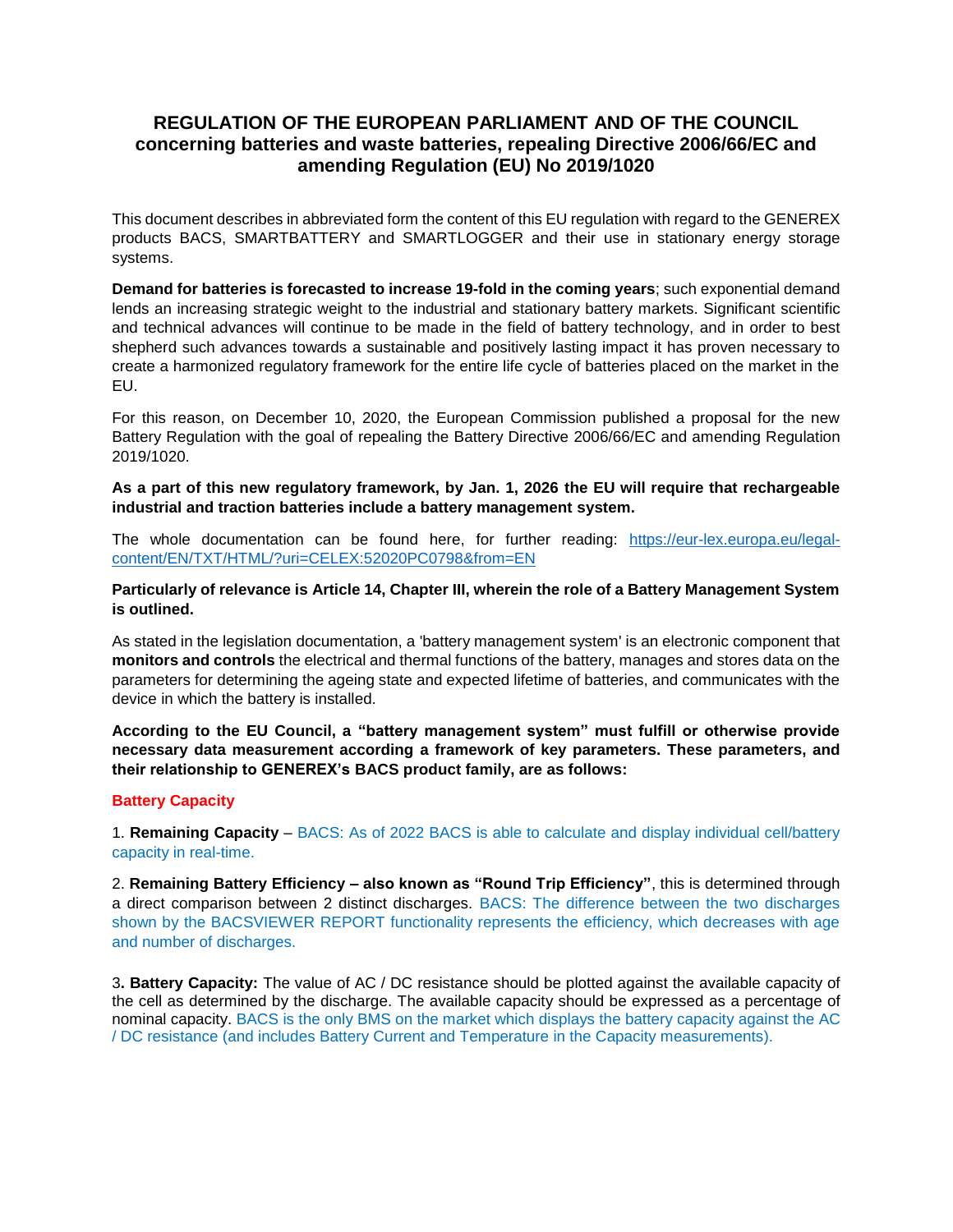4. **Total Capacity Loss** – The total capacity loss of a given cell is calculated by comparing the difference between the nominal capacity of the battery when new against the result of a recent discharge test. BACS: Through use of the BACSVIEWER software such a comparison is straightforward and readily accessible.

5. **Remaining Power Capacity and Power Loss** – These values are determined from the given cell "Battery Capacity" as compared to the first recorded discharge at start-up. BACS: Ensures a 100% state of charge for each battery thus providing the prerequisite for comparability of discharge tests. The long term data as provided in tandem with BACSVIEWER allows for a quick and efficient determination of lifespan power loss.

6. **Autonomy time:** The capability of the battery to give its design run time at the claimed power level is a very important characteristic for the user. The direct way to determine this capability is to perform a capacity test, but this will only establish the autonomy time capability at the time of the test. Capacity testing is however undesirable in a monitoring environment, and estimates of autonomy will have to be derived from load tests or AC /DC resistance characteristics. BACS provides a calculation of autonomy time based on the relationship between UPS input, battery current, battery voltage and temperature and impedance.

7**. Battery Capacity determination by discharge tests:** Discharging a battery is the most accurate way of determining the available capacity. This operation will show the available autonomy time, general state of health of the battery and the effects of aging. The results of the discharge can also be used to estimate the remaining life span for normal aging characteristics. However, an on-line discharge test carries some risks:

a) risk of system failure should an individual battery fail suddenly during the test;

b) risk of reduced standby time should the public power supply fail before the battery is fully recharged, i.e. when it is empty.

However, an on-line test could be programmed to take place when traffic is light or during planned system down times, and data can also be gathered and compared over a period of off-time from real emergency discharges.

BACS measures and indicates the battery capacity once per second during discharge, and such a discharge test can be carried out without the risk of unnoticed damages of cells/batteries.

### **Impedance**

1. **Ohmic Resistance and/or Electrochemical Impedance** – With BACS, this is indicated by the "RI" reading; the trend line as indicated in the BACS VIEWER shows the expected lifetime.

2**. Resistance:** AC/DC resistance or conductance can be used to monitor the state of health of a cell and to follow its aging profile. AC/DC resistance or conductance monitoring can therefore not accurately determine when a product has reached a precise capacity value, e.g. 80 % of nominal, but can be successfully used to find faulty cells before they cause a battery failure. In addition, by plotting AC / DC resistance values against time to produce a broad aging profile for cells or batteries in service, it may be possible to predict when cells need to be replaced. AC/DC resistance monitoring can therefore be used to derive a life profile by plotting the change in AC/DC resistance or conductance against time, as a cell ages. AC/DC resistance should only be used on fully float-charged cells to achieve good results. BACS: The difficulty is that in given high voltage string applications (UPS), the cells/blocks tend to deviate from the ideal float charge voltage and differences of 2V and more are frequently found within the string. Such a situation makes it impossible to compare the AC/DC resistance measurements under float charge. BACS balances the voltage differences so that all cells/batteries are equal, not differing more than 0.01 Volt from one neighboring cell/battery to the next. This allows for a comparison between the AC/DC resistance values, and makes the use of such measurements useful for diagnostic procedure.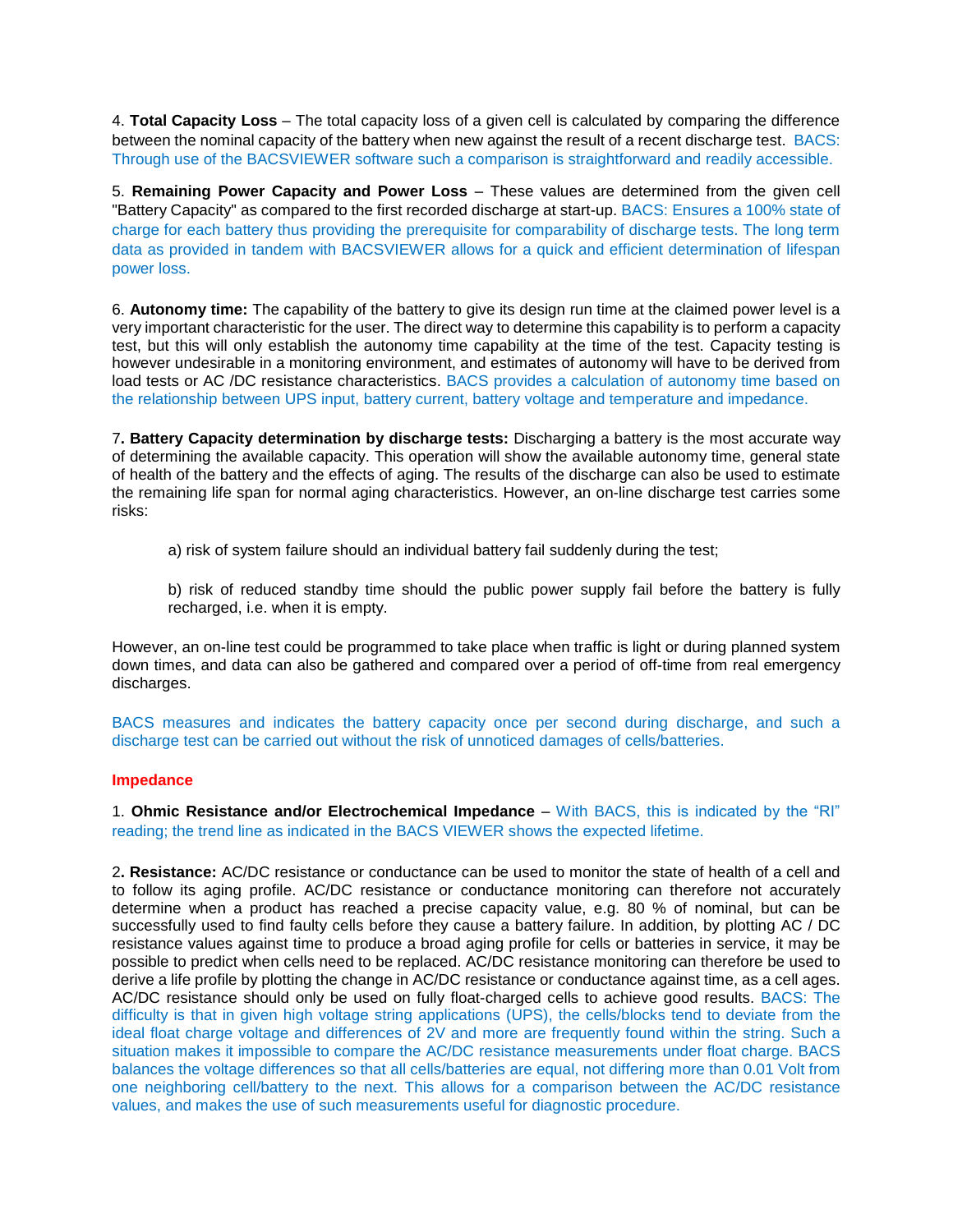3**. Base Line RI:** If the test is an initial test, the AC / DC resistance or conductance is stored as the initial AC / DC resistance to be used later as a base against which to compare battery performance as the battery ages. BACS offers freely configurable threshold settings for RI resistance, based on absolute values in mOhms, based on Dynamic values, or based on a given set of "Base Line" values, depending on what best suits the installation.

## **Temperature**

1**. Temperature impacts on the battery capacity:** Available battery capacity is influenced by the battery temperature. In order to accommodate for various temperatures (10 °C to 30 °C), a capacity compensation of 0,6 % per degree Celsius is normally applied. For high rate discharges, the capacity compensation coefficient can be considerably larger. BACS' Battery Capacity display is based on this capacity compensation per degree Celsius and adds this factor into its calculations of Battery Capacity.

2**. Temperature influence on battery life span:** The battery life span is normally specified at 20 °C (for lead acid) and is influenced by the operating temperature. Elevated temperatures lead to a shortening of useful battery life. For a constant temperature increase of 10 °C, the life is expected to be reduced by approximately 50%. Battery lifetime can be predicted using Temperature profiles, but such a method is very unprecise if no other aspects are taken into calculation. BACS records the battery temperature over the long-term and the average temperature is shown so that the user knows what the life-span for his batteries should be.

3**. Temperature influence on Battery self-discharge:** A given battery self-discharge is influenced by the temperature and increases progressively in relationship to an increase in temperature. BACS shows the trend of the battery voltages over time; also measured is the historical Equalization/Balancing activity in %. If balancing is indicated at 0% but the charger is running, this would indicate either that the battery breaker may be open and the self-discharge is draining the battery – OR – the temperature is too high so that the self-discharge is greater than the current from the charger, which has to be altered to compensate the behavior of the temperature increase or aging effect of the batteries.

4**. Temperature influence on Battery charge current:** At a given constant voltage, the float current passing through a fully charged stationary battery increases progressively with increasing battery temperature**.** BACS shows this increasing current and balances this out within the limitations of the system. Typically, this is enough to avoid battery damages because the UPS or charger automatically decreases the charge voltage (and the current) if the external sensor reads higher temperatures.

5**. Influence of ripple currents on battery temperature:** Ripple currents generate heat within the battery resulting in an increase of battery operating temperature. BACS monitors and indicates AC and DC ripple currents, allowing for corrective action before such an effect causes an increase in battery temperature.

6**. Temperature differences due to a poor design of a battery installation can cause battery faults:** In an installation where a battery is mounted in several tiers, there may be a battery temperature difference of several degrees between the upper and the lower units. Such temperature differences cause considerable voltage variations within the cells; where such a difference of more than 5°C exists, this may result in the reduction of the battery's electrical performance. BACS is able to balance the voltages within the string, whether the voltage differences come from the poor layout or from chemical differences within the batteries. This ensures that performance reduction owing to temperature differences due to poor design in the battery layout is otherwise negated.

7**. High temperature differences for a time period > 24h can cause a thermal runaway:** In the event of a persisting high temperature difference between the battery temperature and the ambient temperature, there is a risk of thermal run-away or other faulty functions in the battery. This characteristic applies only to the float charge operation and does not apply to the discharge operation, where such differences may occur. BACS: If the charger is setup correctly and BACS can balance the voltage differences due to thermal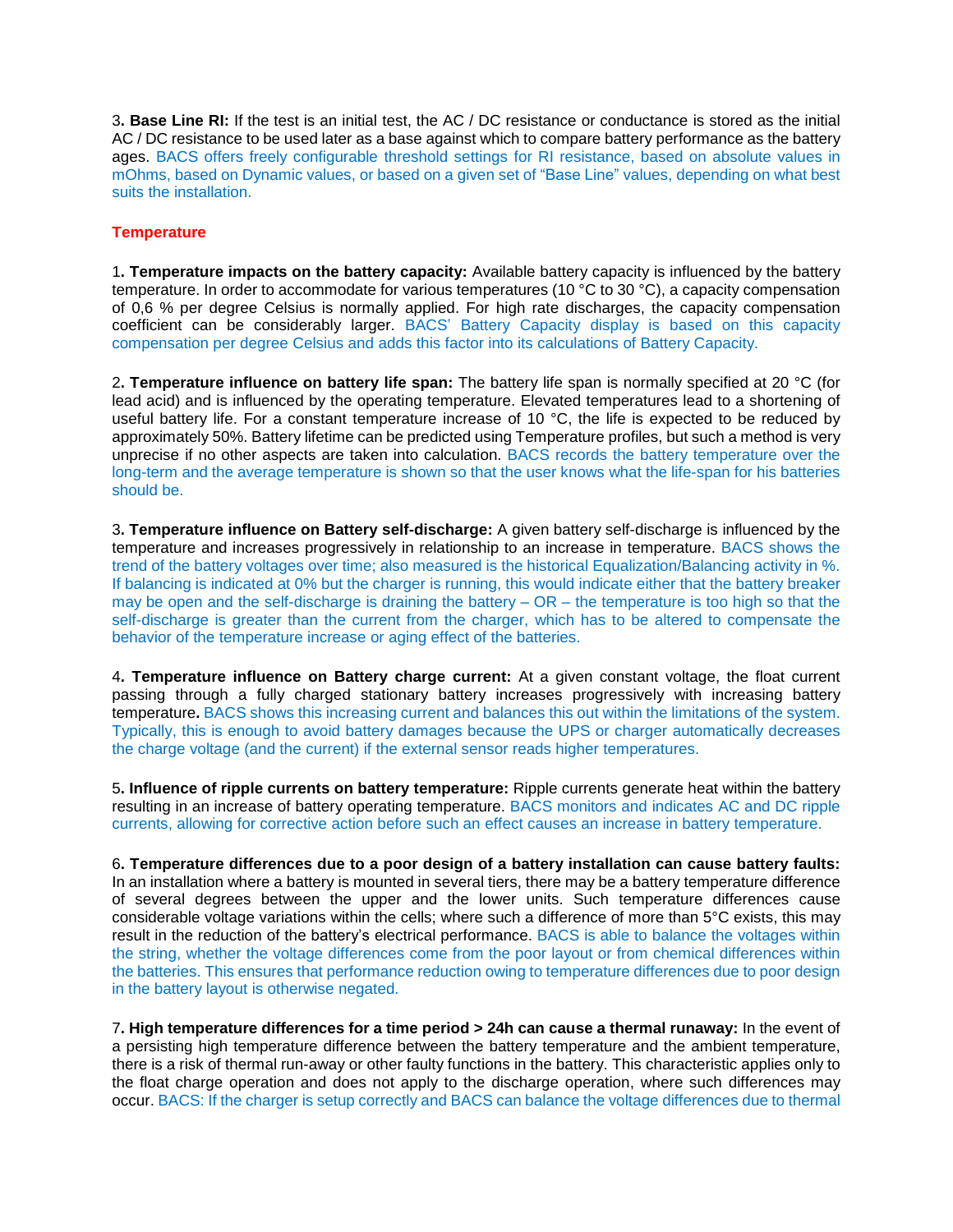or electrical differences, the risk of such a thermal runaway under float conditions can be dramatically reduced or avoided entirely.

8**. High temperature:** In order to reduce the risk of damages or faults as a result of sustained temperatures outside of manufacturer recommendations, a battery installation should be provided with appropriate cooling. BACS cannot prevent overheating of batteries due to room ventilation issues, but BACS can warn the user about such conditions and, if connected to the appropriate automation interfaces (GX\_R\_AUX), it can automatically switch on Air conditioning or trigger to open windows, fans, etc. to solve the situation.

9. **Real Cooling Demand** - BACS: The cooling demand is determined by the difference recorded by BACS; it generally increases with age due to the increased current consumption during trickle charging and thus indicates an increasing risk of thermal runaway.

### **Battery Current**

1**. Float current – AC component (super-imposed ripple current):** The ripple current (AC component) is generated by the charger and/or by the load (e.g. inverter) and is super-imposed to the DC float current. This ripple current does not contribute to the battery charge; it only generates additional heat. A high superimposed ripple current and a DC current near zero will lead to discharge and deterioration of an effected lead-acid battery. It should be noted that the float current at the end of life of a VRLA battery doubles in comparison to a new battery. BACS: Such an increase of the float current can be visualized with BACS and can trigger an alarm. Alarm levels for DC float currents can be set within the BACS configuration to avoid a malfunction of the battery due to increased water loss, excessive shedding of active material or the promotion of internal short circuits and excessive heat evolution, which in the end may cause thermal runaway.

2**. Maximum ripple current:** Under float conditions, the super-imposed effective ripple current at frequencies >30 Hz should be limited. Appropriate precautions should be taken in order to avoid dangerous voltages and short-circuits at and through the sensing leads. Fast fuses or current-limiting resistors shall be inserted into each sensing lead. BACS is the only BMS on the market with 2 high voltage fuses featured within the sensing leads. Flame retardant/low smoke and fume or acid resistant insulation may under certain circumstances be required for the sensing leads. BACS utilizes halogenfree cables and fire retardant material for housing and components to avoid damages caused by such dangerous voltages – except the fuses – and can disconnect itself from the system to trigger alarms about the blown fuse and ripple voltage.

3**. Load share current:** Current Sensor Values: Where two or more batteries are operated in parallel, the terminal voltage of each battery shall remain equal during a discharge (assuming connectors of equal length and volt drop, the batteries are of the same type same RI resistance and age), they shall also share load current. A battery containing low performance cells will have a lower voltage discharge profile than a healthy battery and, when connected in parallel with a healthy battery, will supply a smaller percentage of the load current. Therefore, where similar batteries are operated in parallel, load share can be used to indicate poor performance by comparing the difference between the maximum string current and the minimum string current, as a proportion of the overall load current. BACS shows current values per string and allows to set thresholds if these values get imbalanced; should such an imbalance occur the operator can thus be informed accordingly.

4. **Energy Flowthrough** – this figure is measured through use of the new BACS Current Sensor Type CSHxxxF and CSHxxxD. The BACS Current Sensor in tandem with the measurement data of the BACSVIEWER is able to display the trend line of the aging battery or cell.

#### **Battery Health and Sustainability**

1. **Ongoing Development of the Self-Discharge Rate** – this can be identified by the otherwise naturally decreasing autonomy time of a given battery or cell. The older the batteries become, the higher the self